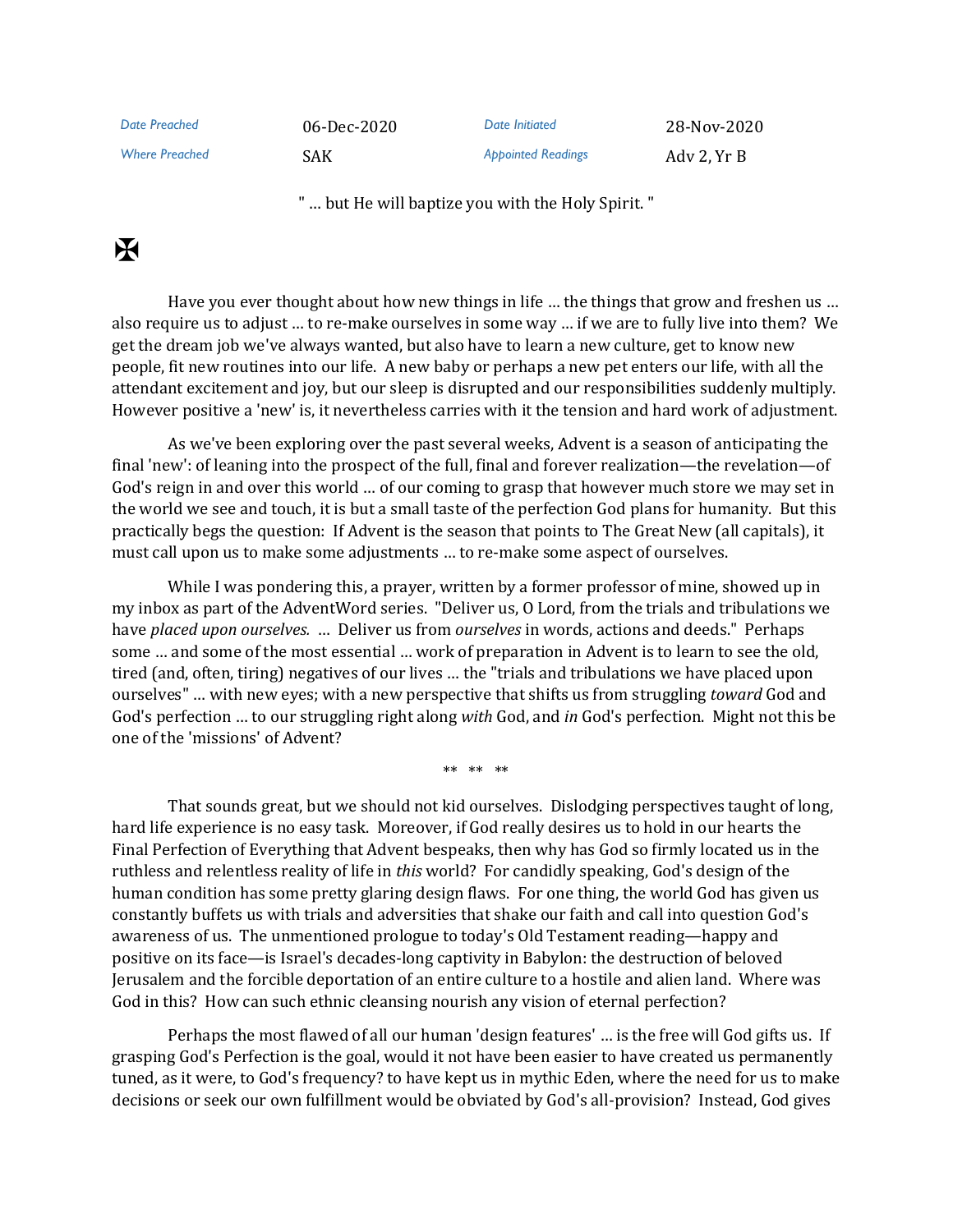us minds that set priorities … form opinions … seize desires … that corrupt and mislead us; that carry us only *away* from living in God's Wholeness. Thus, the Gospel of Mark begins with crowds of believers thronging around John the Baptist … whom they've decided is the long-foretold Messiah and yearning for his baptism. No, no, John implores, you've got it all wrong. I'm not that guy! Why is it God's plan for us to hitch our wagons to false stars, over and over again? How can the one *true* promise of a world that is All-Christ ever take root if our human condition is to be distracted and misled by the thousand false ones we choose to believe?

\*\* \*\* \*\*

We cannot *change* the human condition God created, so perhaps the adjustment we need to make to Advent's 'new' is gaining a new perspective *on* that condition: to see all these seeming limitations, flaws and weaknesses in our design as part of God's *intent* for us … given to us not to *hinder* our coming into the fullness of God's time, but actually to *hasten* it. Our Advent mission, then, it to re-imagine—to adjust our vision—of where God is, in all the negatives we perceive in life. It is to dial down the grasping, straining perspective that demands human-sized explanations of precisely how the realities of this world square with God's love for us … and dial *up* the liberating, accepting perspective of the contentment in knowing that God designed us to be of-a-piece with God's love for us, full-stop. To know that the struggles and hurts and agonies of this life do not detract from our journey of faith but, in fact, *comprise* it. They are among the myriad pathways to God's Perfection.

Thus, In God's overarching love and care of us, there is no *permanent* adversity. What vexes us in this life carries us only further into the existence of God … in the fervency of prayer, the struggle of despair, the paralysis of grief and even, sometimes, the blindness of rage. Our honesty with God helps perfect our knowledge of God and of the Perfection God promises.

But what of free will, that Achilles' heel of human existence whose corollary, sin, stains the entire human condition from Cain and Abel to what you chose to eat for dinner last night? Here, my friends, we come up against the totality of God's Perfection. In the saved world that Christ has already created, nothing … absolutely nothing … can eject us from the Garden or cut us off from God's love. God does not use any *one* momentous decision we make at any point in our lives … *or* even the concatenation of every decision we have *ever* made … as some giant 'Ethicometer' … to judge our actions against a strict binary of good / bad … 'gets it' / 'doesn't get it' … heaven / hell. The infinite compass of God's Perfect Love means there is neither only one correct path nor any irredeemable sin.

At the same time, however, because Christ's Perfection is the norm to which we aspire as His disciples, choices we make that create pain or suffering or injustice … that work *against* God's Perfection of creation … yield us countless opportunities to be re-shaped by God's calling and realigned to God's will. Mistaking John the Baptist for the Messiah doesn't count against us, but John's correction pulls us more firmly into God's orbit. Clinging to our hatreds doesn't condemn us, but, with reflection, exposes the chasm between our actions and God's desires, so we can begin to close it. Selfishness, once named, is an invitation to convert our lives. When the pain of others confronts our feigned indifference to their plight, God pricks our souls and redirects them toward Jesus and His teachings.

\*\* \*\* \*\*